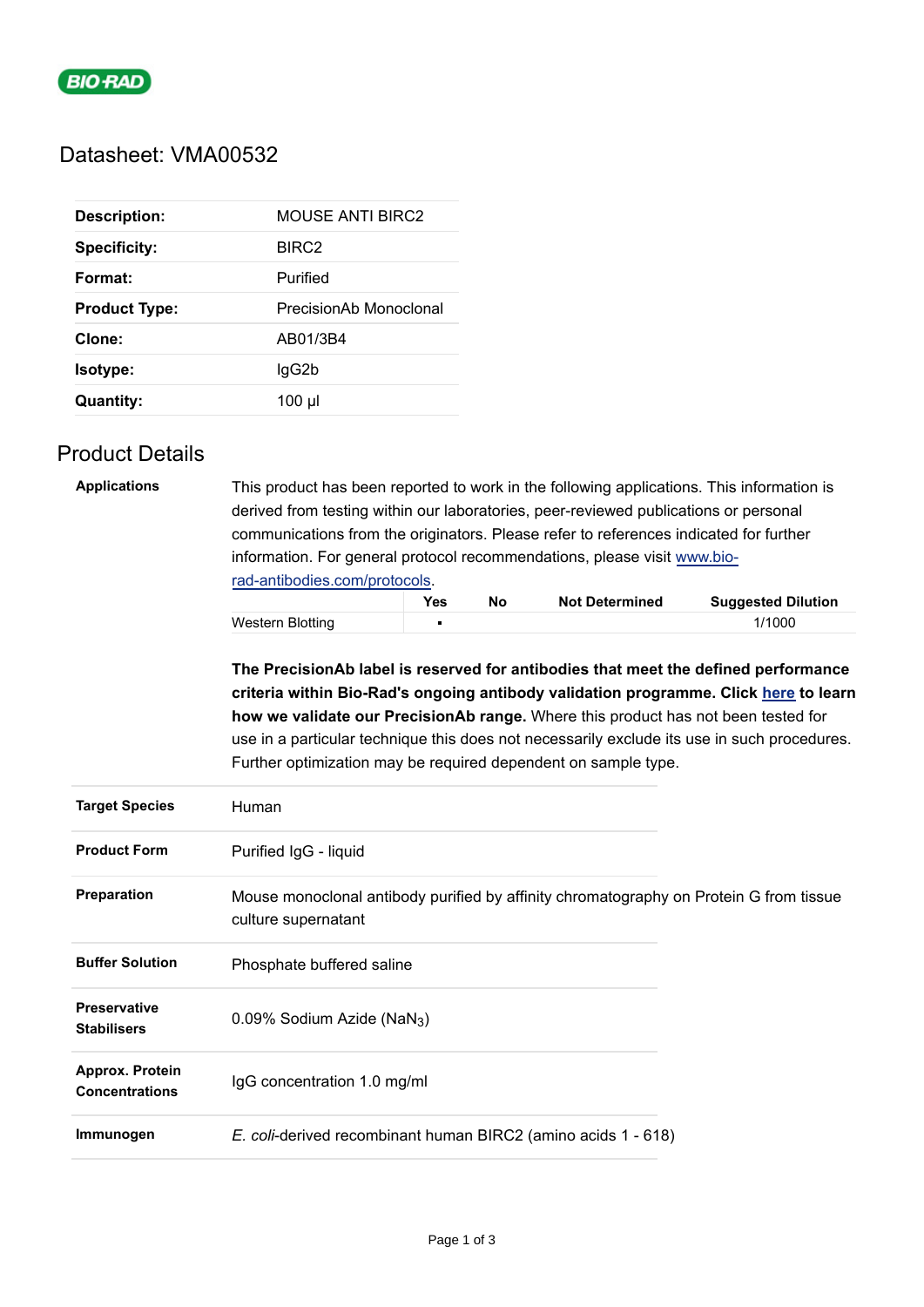| <b>External Database</b>                       |                                                                                                                                                                                                                                                                                                                                                                                                                                                                                                                     |  |  |  |  |
|------------------------------------------------|---------------------------------------------------------------------------------------------------------------------------------------------------------------------------------------------------------------------------------------------------------------------------------------------------------------------------------------------------------------------------------------------------------------------------------------------------------------------------------------------------------------------|--|--|--|--|
| Links                                          | <b>UniProt:</b>                                                                                                                                                                                                                                                                                                                                                                                                                                                                                                     |  |  |  |  |
|                                                | Q13490<br><b>Related reagents</b>                                                                                                                                                                                                                                                                                                                                                                                                                                                                                   |  |  |  |  |
|                                                | <b>Entrez Gene:</b>                                                                                                                                                                                                                                                                                                                                                                                                                                                                                                 |  |  |  |  |
|                                                | 329<br>BIRC <sub>2</sub><br><b>Related reagents</b>                                                                                                                                                                                                                                                                                                                                                                                                                                                                 |  |  |  |  |
|                                                |                                                                                                                                                                                                                                                                                                                                                                                                                                                                                                                     |  |  |  |  |
| Synonyms                                       | API1, IAP2, MIHB, RNF48                                                                                                                                                                                                                                                                                                                                                                                                                                                                                             |  |  |  |  |
| <b>Specificity</b>                             | Mouse anti Human BIRC2 antibody recognizes the baculoviral IAP repeat-containing<br>protein 2, also known as IAP homolog B, cIAP1, RING finger protein 48, TNFR2-<br>TRAF-signaling complex protein 2, apoptosis inhibitor 1 or inhibitor of apoptosis protein 2.                                                                                                                                                                                                                                                   |  |  |  |  |
|                                                | The protein encoded by BIRC2 gene is a member of a family of proteins that inhibits<br>apoptosis by binding to tumor necrosis factor receptor-associated factors TRAF1 and<br>TRAF2, probably by interfering with activation of ICE-like proteases. This encoded protein<br>inhibits apoptosis induced by serum deprivation and menadione, a potent inducer of free<br>radicals. Alternatively spliced transcript variants encoding different isoforms have been<br>found for BIRC2 (provided by RefSeq, Jan 2012). |  |  |  |  |
|                                                | Mouse anti Human BIRC2 antibody detects a band of 70 kDa. The antibody has been<br>extensively validated for western blotting using whole cell lysates.                                                                                                                                                                                                                                                                                                                                                             |  |  |  |  |
| <b>Western Blotting</b>                        | Anti BIRC2 detects a band of approximately 70 kDa in K562 cell lysates                                                                                                                                                                                                                                                                                                                                                                                                                                              |  |  |  |  |
| <b>Storage</b>                                 | Store undiluted at -20°C, avoiding repeated freeze thaw cycles.                                                                                                                                                                                                                                                                                                                                                                                                                                                     |  |  |  |  |
| <b>Guarantee</b>                               | 12 months from date of despatch                                                                                                                                                                                                                                                                                                                                                                                                                                                                                     |  |  |  |  |
| <b>Acknowledgements</b>                        | PrecisionAb is a trademark of Bio-Rad Laboratories.                                                                                                                                                                                                                                                                                                                                                                                                                                                                 |  |  |  |  |
| <b>Health And Safety</b><br><b>Information</b> | Material Safety Datasheet documentation #10040 available at:<br>Antibody (10040): https://www.bio-rad-antibodies.com/uploads/MSDS/10040.pdf                                                                                                                                                                                                                                                                                                                                                                         |  |  |  |  |
| <b>Regulatory</b>                              | For research purposes only                                                                                                                                                                                                                                                                                                                                                                                                                                                                                          |  |  |  |  |

## Related Products

## **Recommended Secondary Antibodies**

Goat Anti Mouse IgG (H/L) (STAR207...) [HRP](https://www.bio-rad-antibodies.com/polyclonal/mouse-igg-antibody-star207.html) **Recommended Negative Controls**

[MOUSE IgG2b NEGATIVE CONTROL \(MCA691\)](https://www.bio-rad-antibodies.com/control/mouse-igg2b-negative-control-mca691.html)

|         | <b>North &amp; South</b> Tel: +1 800 265 7376<br>Worldwide | Tel: +44 (0)1865 852 700<br>Europe   | Tel: +49 (0) 89 8090 95 21                    |
|---------|------------------------------------------------------------|--------------------------------------|-----------------------------------------------|
| America | Fax: +1 919 878 3751                                       | Fax: +44 (0)1865 852 739             | Fax: +49 (0) 89 8090 95 50                    |
|         | Email: antibody sales $us@bio-rad.com$                     | Email: antibody sales uk@bio-rad.com | Email: antibody sales $de@bio\text{-}rad.com$ |

To find a batch/lot specific datasheet for this product, please use our online search tool at: [bio-rad-antibodies.com/datasheets](https://bio-rad-antibodies.com/datasheets) 'M394452:220215'